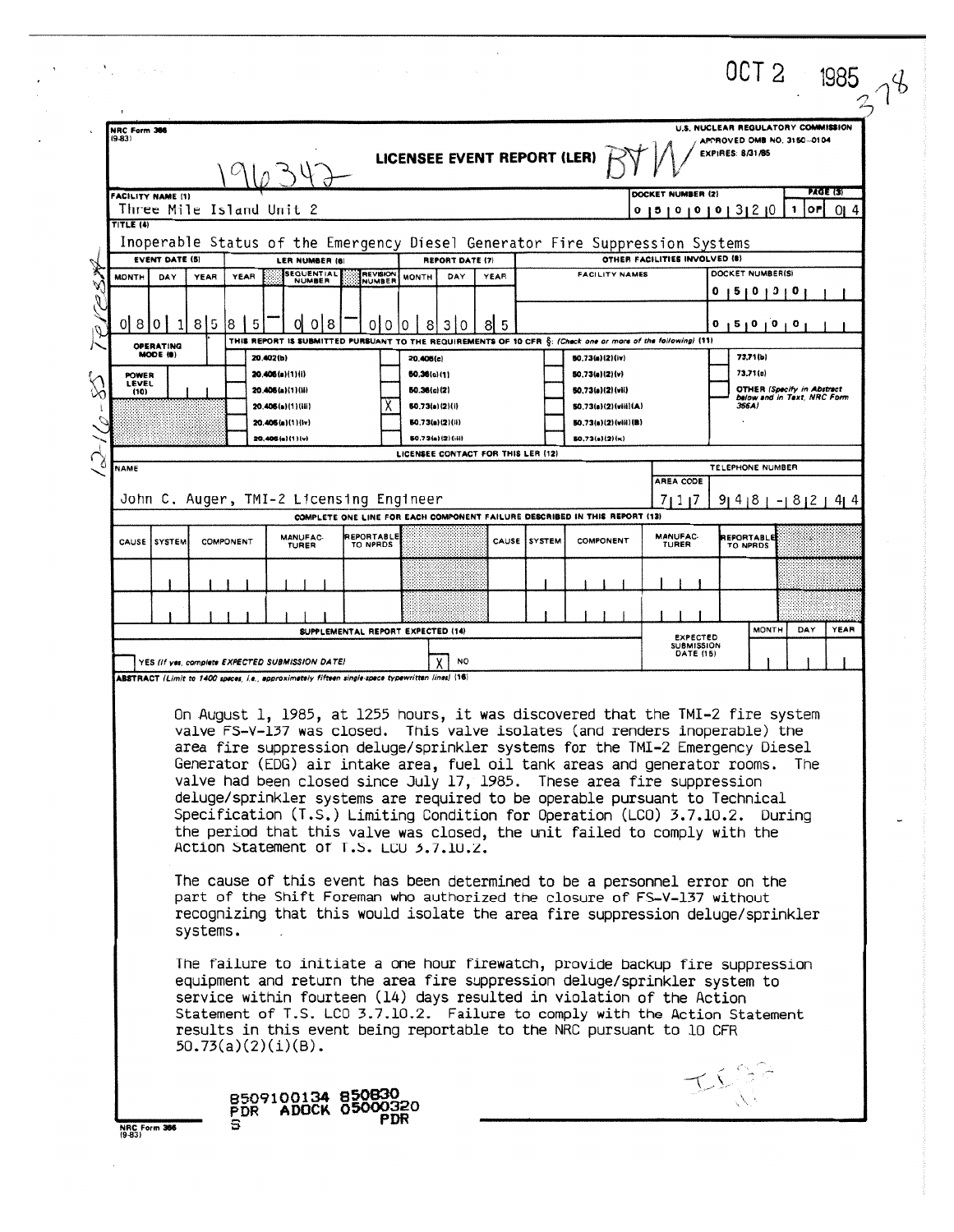| $(9-03)$                 |                                                                        | LICENSEE EVENT REPORT (LER) TEXT CONTINUATION                                                                                                                                                                                                                                                                                                                                                                                                                                                                                                                                                                                                                                                                                                                                                                                                                                                                                                                                                                                                                                                                                                                                                           |                                      | U.S. NUCLEAR REGULATORY COMMISSION<br>APPROVED OMB NO. 3150-0104<br><b>EXPIRES: 8/31/85</b> |
|--------------------------|------------------------------------------------------------------------|---------------------------------------------------------------------------------------------------------------------------------------------------------------------------------------------------------------------------------------------------------------------------------------------------------------------------------------------------------------------------------------------------------------------------------------------------------------------------------------------------------------------------------------------------------------------------------------------------------------------------------------------------------------------------------------------------------------------------------------------------------------------------------------------------------------------------------------------------------------------------------------------------------------------------------------------------------------------------------------------------------------------------------------------------------------------------------------------------------------------------------------------------------------------------------------------------------|--------------------------------------|---------------------------------------------------------------------------------------------|
| <b>FACILITY NAME (1)</b> |                                                                        | DOCKET NUMBER (2)                                                                                                                                                                                                                                                                                                                                                                                                                                                                                                                                                                                                                                                                                                                                                                                                                                                                                                                                                                                                                                                                                                                                                                                       | LER NUMBER (6)<br>SEQUENTIAL<br>YEAR | <b>PAGE (3)</b><br><b>REVISION</b><br>NUMBER                                                |
| Three Mile Island Unit 2 |                                                                        | 0  5  0  0  0  3  2  0                                                                                                                                                                                                                                                                                                                                                                                                                                                                                                                                                                                                                                                                                                                                                                                                                                                                                                                                                                                                                                                                                                                                                                                  | 0 0 8<br>$8 \mid 5$                  | $0   0   0   2   0$ $0   4$                                                                 |
|                          | TEXT (if more space is required, use additional NRC Form 386.4's) (17) |                                                                                                                                                                                                                                                                                                                                                                                                                                                                                                                                                                                                                                                                                                                                                                                                                                                                                                                                                                                                                                                                                                                                                                                                         |                                      |                                                                                             |
|                          | Ι.<br>System or the core.                                              | PLANT OPERATING CONDITIONS BEFORE THE EVENT<br>The TMI-2 facility was in a long-term cold shutdown state. The<br>reactor decay heat was being removed via loss to ambient.<br>Throughout this event there was no effect on the Reactor Coolant                                                                                                                                                                                                                                                                                                                                                                                                                                                                                                                                                                                                                                                                                                                                                                                                                                                                                                                                                          |                                      |                                                                                             |
| II.                      | N/A                                                                    | STATUS OF STRUCTURES, COMPONENTS, OR SYSTEMS THAT WERE INOPERABLE<br>AT THE START OF THE EVENT AND THAT CONTRIBUTED TO THE EVENT                                                                                                                                                                                                                                                                                                                                                                                                                                                                                                                                                                                                                                                                                                                                                                                                                                                                                                                                                                                                                                                                        |                                      |                                                                                             |
| III.                     | EVENT DESCRIPTION                                                      |                                                                                                                                                                                                                                                                                                                                                                                                                                                                                                                                                                                                                                                                                                                                                                                                                                                                                                                                                                                                                                                                                                                                                                                                         |                                      |                                                                                             |
|                          |                                                                        | On June 10, 1985, a TMI Unit 1 Switching and Tagging Application<br>was issued to provide isolation to fire service systems<br>(IEEE Code-KP) in order to identify and repair a piping leak in<br>Unit 1. This tagging application initially applied to Unit 1<br>valves only. During the repair operation, it was discovered that<br>a fire system yardpost indicating valve, FS-V-234, was damaged and<br>would require repairs. In order to isolate this damaged valve,<br>the tagging application was modified to include the closing of<br>fire system valve FS-V-137. The Unit 2 Shift Foreman responsible<br>for switching and tagging in Unit 2 was contacted for his<br>concurrence of the proposed addition of FS-V-137. The Unit 2<br>Shift Foreman reviewed Burns and Roe drawing M233, Revision 2, to<br>determine if a fire system impairment would be created by the<br>addition of FS-V-137. Drawing M233, Revision 2, is an operational<br>schematic for the Fire Protection Yard Unit 1 and Unit 2. The<br>Unit 2 Shift Foreman did not identify any impairment during his<br>review and, therefore, gave his concurrence for the addition of<br>FS-V-137 to the tagging application. |                                      |                                                                                             |
|                          |                                                                        | On July 17, 1985, at 1000 hours, fire system valve FS-V-137 was<br>closed with the concurrence of the Unit 2 Shift Foreman. The<br>closing of FS-V-137 resulted in the isolation of the area fire<br>suppression deluge/sprinkler systems for the TMI Unit 2 EDG<br>(IEEE Code-EK) air intake area, fuel oil tank areas and generator<br>rooms. This isolation resulted in those area fire suppression<br>deluge/sprinkler systems being inoperable. T.S. LCO 3.7.10.2,<br>items a, b, and g, require that these area fire suppression<br>deluge/sprinkler systems be operable at all times. With these<br>systems inoperable, the unit was placed in the Action Statement of<br>T.S. LCO 3.7.10.2. When a system required operable by T.S. LCO<br>3.7.10.2 is inoperable, the Action Statement requires that a                                                                                                                                                                                                                                                                                                                                                                                         |                                      |                                                                                             |

**NRC FORM 368A 18031**

 $\hat{\rho}$  and  $\hat{\sigma}$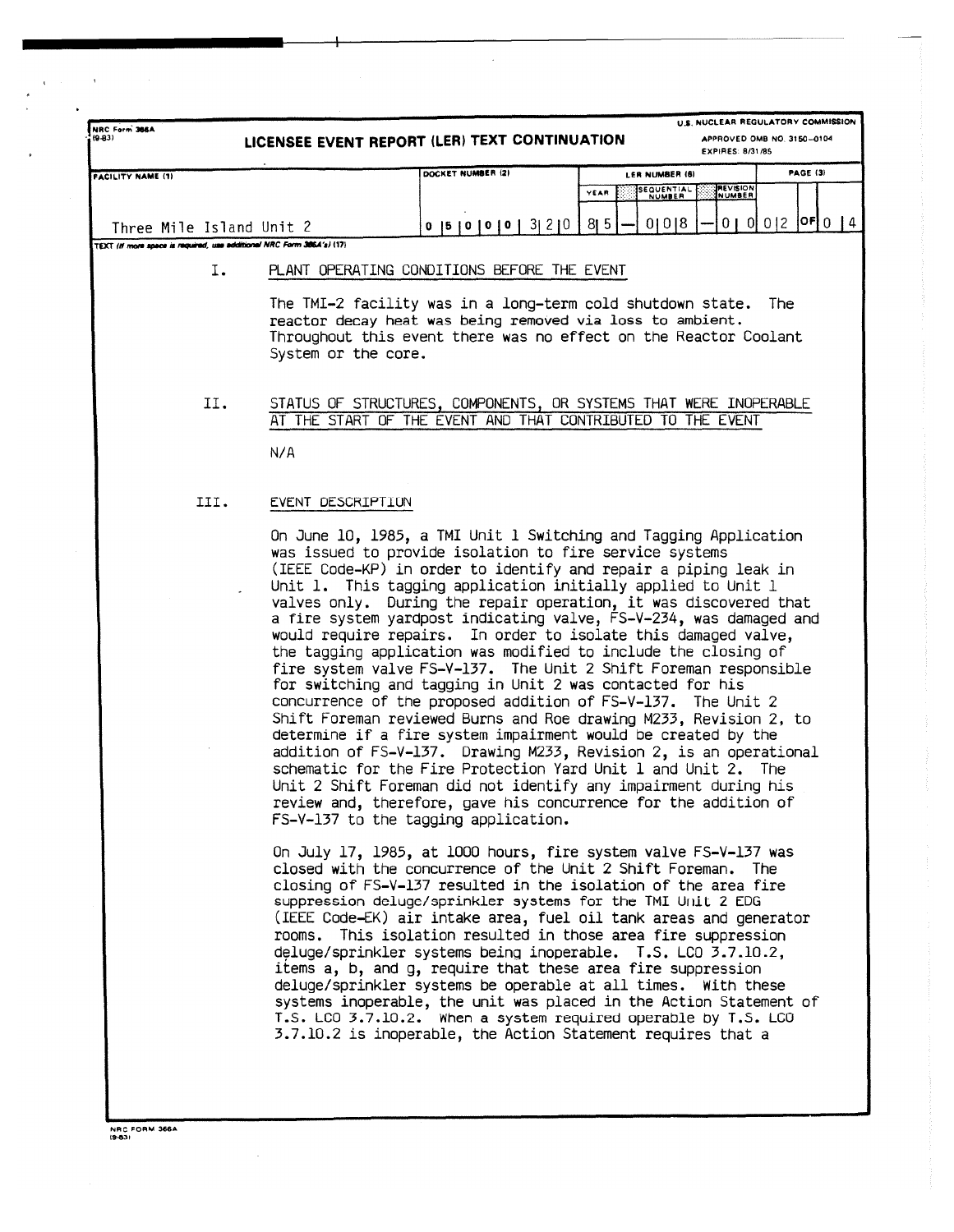| $(9-83)$                                                              |                          |  |                   |                      |  |  |  |                               |  |  | LICENSEE EVENT REPORT (LER) TEXT CONTINUATION                                                                                                                                                                                                                                                                                                                                                                                                                                                                                                                                                                                                                                                                                                                                                                       |                                   |  |  |                             |  | EXPIRES: 8/31/85          |  | APPROVED OMB NO. 3150-0104 |  |  |
|-----------------------------------------------------------------------|--------------------------|--|-------------------|----------------------|--|--|--|-------------------------------|--|--|---------------------------------------------------------------------------------------------------------------------------------------------------------------------------------------------------------------------------------------------------------------------------------------------------------------------------------------------------------------------------------------------------------------------------------------------------------------------------------------------------------------------------------------------------------------------------------------------------------------------------------------------------------------------------------------------------------------------------------------------------------------------------------------------------------------------|-----------------------------------|--|--|-----------------------------|--|---------------------------|--|----------------------------|--|--|
| <b>FACILITY NAME (1)</b>                                              |                          |  | DOCKET NUMBER (2) |                      |  |  |  |                               |  |  |                                                                                                                                                                                                                                                                                                                                                                                                                                                                                                                                                                                                                                                                                                                                                                                                                     | <b>PAGE (3)</b><br>LER NUMBER (6) |  |  |                             |  |                           |  |                            |  |  |
|                                                                       |                          |  |                   |                      |  |  |  |                               |  |  |                                                                                                                                                                                                                                                                                                                                                                                                                                                                                                                                                                                                                                                                                                                                                                                                                     | YEAR                              |  |  | SEQUENTIAL<br><b>NUMBER</b> |  | <b>REVISION</b><br>NUMBER |  |                            |  |  |
|                                                                       | Three Mile Island Unit 2 |  |                   |                      |  |  |  |                               |  |  | 0  5  0  0  0  3  2  0                                                                                                                                                                                                                                                                                                                                                                                                                                                                                                                                                                                                                                                                                                                                                                                              | 8 <sub>1</sub> 5                  |  |  | 01018                       |  | 0 <sub>10</sub>           |  | $013$   OF  $014$          |  |  |
| TEXT (If more space is required, use additional NRC Form 3864's) (17) |                          |  |                   |                      |  |  |  |                               |  |  |                                                                                                                                                                                                                                                                                                                                                                                                                                                                                                                                                                                                                                                                                                                                                                                                                     |                                   |  |  |                             |  |                           |  |                            |  |  |
|                                                                       |                          |  |                   |                      |  |  |  | CFR $50.73(a)(2)(i)(B)$ .     |  |  | one hour fire watch be established, that backup fire suppression<br>equipment be provided, and that the inoperable system be returned<br>to service within fourteen (14) days. However, the Unit 2 Shift<br>Foreman did not recognize that the closing of valve FS-V-137<br>placed the unit into the Action Statement of T.S. LCO 3.7.10.2<br>and, therefore, the Action Statement was not complied with.<br>Failure to comply with the Action Statement of T.S. LCO 3.7.10.2<br>results in this event being reportable to the NRC pursuant to 10                                                                                                                                                                                                                                                                   |                                   |  |  |                             |  |                           |  |                            |  |  |
|                                                                       | IV.                      |  |                   |                      |  |  |  | ROOT CAUSE OF THE EVENT       |  |  | The reportability of this event is based on the failure to comply                                                                                                                                                                                                                                                                                                                                                                                                                                                                                                                                                                                                                                                                                                                                                   |                                   |  |  |                             |  |                           |  |                            |  |  |
|                                                                       |                          |  |                   | were being isolated. |  |  |  |                               |  |  | with the Action Statement of T.S. LCO 3.7.10.2.<br>The root cause of this event was the failure on the part of the<br>Unit 2 Shift Foreman to recognize that the closing of fire system<br>valve FS-V-137 would isolate the fire service water to the Unit 2<br>EDG Building. The Unit 2 Shift Foreman's authorization to tag<br>closed FS-V-137 was based on his review of the Burns and Roe<br>operational schematic M233, Revision 2. This schematic does not<br>depict the fire suppression deluge/sprinkler system details within<br>the buildings, rather it depicts only the fire system main supply<br>headers outside the buildings. Therefore, this schematic did not<br>have sufficient detail to enable the Unit 2 Shift Foreman to<br>identify which portions of the building deluge/sprinkler systems |                                   |  |  |                             |  |                           |  |                            |  |  |
|                                                                       | ٧.                       |  |                   |                      |  |  |  | CORRECTIVE ACTIONS PLANNED    |  |  |                                                                                                                                                                                                                                                                                                                                                                                                                                                                                                                                                                                                                                                                                                                                                                                                                     |                                   |  |  |                             |  |                           |  |                            |  |  |
|                                                                       |                          |  |                   | Immediate            |  |  |  |                               |  |  |                                                                                                                                                                                                                                                                                                                                                                                                                                                                                                                                                                                                                                                                                                                                                                                                                     |                                   |  |  |                             |  |                           |  |                            |  |  |
|                                                                       |                          |  |                   |                      |  |  |  | 0130 hours on August 2, 1985. |  |  | Upon discovery of the area fire suppression systems being<br>isolated, an hourly firewatch was established in the effected<br>areas and backup fire suppression equipment was supplied. The<br>area fire suppression systems were restored to operable status at                                                                                                                                                                                                                                                                                                                                                                                                                                                                                                                                                    |                                   |  |  |                             |  |                           |  |                            |  |  |
|                                                                       |                          |  |                   | Long Term            |  |  |  |                               |  |  |                                                                                                                                                                                                                                                                                                                                                                                                                                                                                                                                                                                                                                                                                                                                                                                                                     |                                   |  |  |                             |  |                           |  |                            |  |  |
|                                                                       |                          |  |                   |                      |  |  |  | possible plant impairment.    |  |  | The Site Operations Department has been tasked to reinforce the<br>practice of using updated plant flow diagrams when determining                                                                                                                                                                                                                                                                                                                                                                                                                                                                                                                                                                                                                                                                                   |                                   |  |  |                             |  |                           |  |                            |  |  |
|                                                                       |                          |  |                   |                      |  |  |  |                               |  |  |                                                                                                                                                                                                                                                                                                                                                                                                                                                                                                                                                                                                                                                                                                                                                                                                                     |                                   |  |  |                             |  |                           |  |                            |  |  |

 $\hat{\mathcal{A}}$ 

 $\mathbf{v}^{(n+1)}$  , a

 $\bar{\beta}$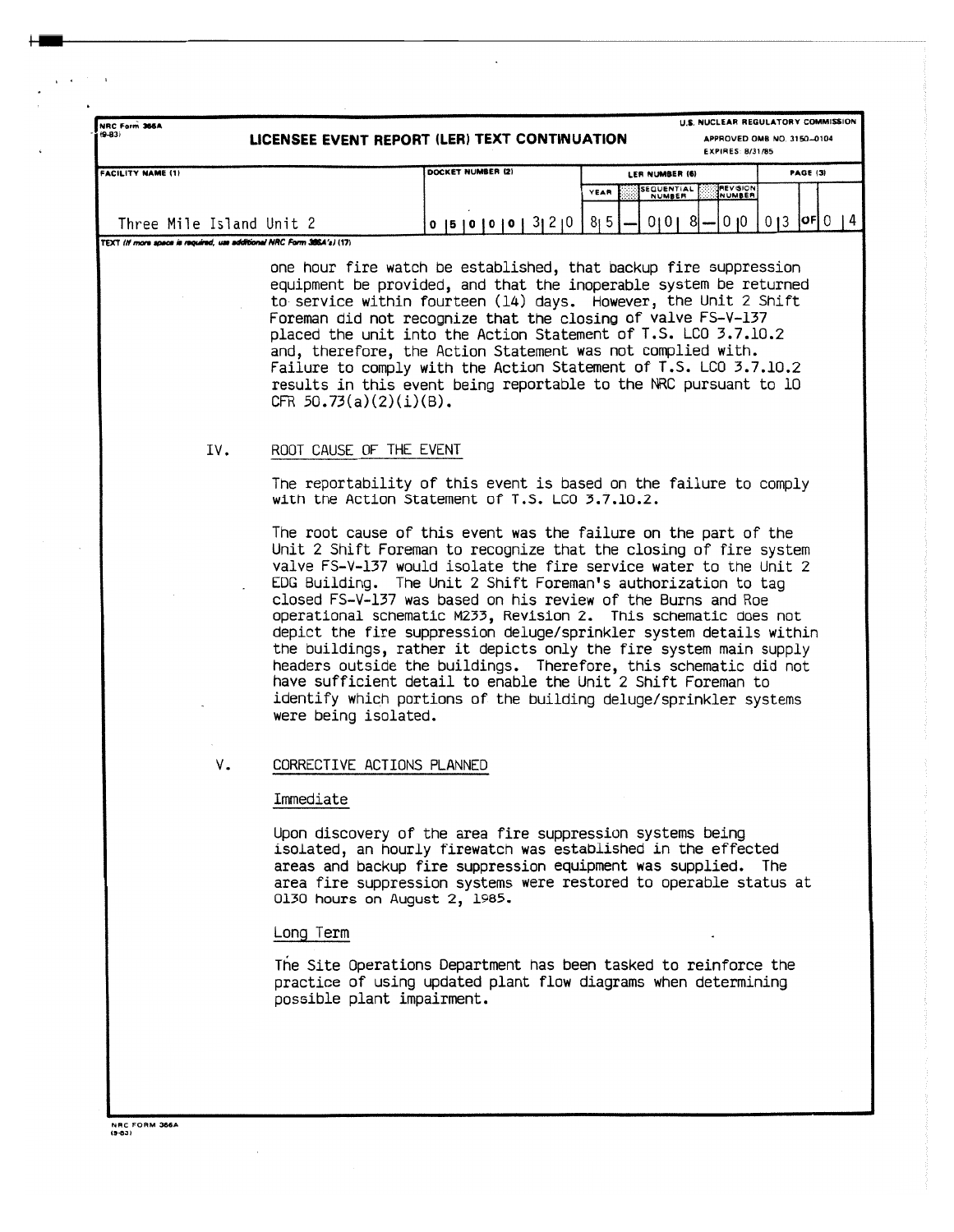| NRC Form 366A<br>$(9-83)$                                             |                        | LICENSEE EVENT REPORT (LER) TEXT CONTINUATION                                                                                                                                                                                                                                                                                                                                                                                                                                                                                                                                                                                                                                                                                                                                                                                                                                                                                                                                                                                                                             |                           | U.S. NUCLEAR REGULATORY COMMISSION<br>APPROVED OMB NO. 3150-0104<br><b>EXPIRES: 8/31/85</b> |                  |                 |  |  |  |  |
|-----------------------------------------------------------------------|------------------------|---------------------------------------------------------------------------------------------------------------------------------------------------------------------------------------------------------------------------------------------------------------------------------------------------------------------------------------------------------------------------------------------------------------------------------------------------------------------------------------------------------------------------------------------------------------------------------------------------------------------------------------------------------------------------------------------------------------------------------------------------------------------------------------------------------------------------------------------------------------------------------------------------------------------------------------------------------------------------------------------------------------------------------------------------------------------------|---------------------------|---------------------------------------------------------------------------------------------|------------------|-----------------|--|--|--|--|
| <b>FACILITY NAME (1)</b>                                              |                        | DOCKET NUMBER (2)                                                                                                                                                                                                                                                                                                                                                                                                                                                                                                                                                                                                                                                                                                                                                                                                                                                                                                                                                                                                                                                         | LER NUMBER (6)            |                                                                                             |                  | <b>PAGE (3)</b> |  |  |  |  |
|                                                                       |                        |                                                                                                                                                                                                                                                                                                                                                                                                                                                                                                                                                                                                                                                                                                                                                                                                                                                                                                                                                                                                                                                                           | SEQUENTIAL<br>YEAR        | REVISION<br><b>NUMBER</b>                                                                   |                  |                 |  |  |  |  |
| Three Mile Island Unit 2                                              |                        | 0 [5] 0 [0] 0 [3] 2] 0                                                                                                                                                                                                                                                                                                                                                                                                                                                                                                                                                                                                                                                                                                                                                                                                                                                                                                                                                                                                                                                    | 8 <sub>1</sub> 5<br>01018 | 0 <sub>10</sub>                                                                             | $014$  OF  $014$ |                 |  |  |  |  |
| TEXT (If more space is required, use additional NRC Form 386A's) (17) |                        |                                                                                                                                                                                                                                                                                                                                                                                                                                                                                                                                                                                                                                                                                                                                                                                                                                                                                                                                                                                                                                                                           |                           |                                                                                             |                  |                 |  |  |  |  |
| VI.                                                                   | COMPONENT FAILURE DATA |                                                                                                                                                                                                                                                                                                                                                                                                                                                                                                                                                                                                                                                                                                                                                                                                                                                                                                                                                                                                                                                                           |                           |                                                                                             |                  |                 |  |  |  |  |
|                                                                       | N/A                    |                                                                                                                                                                                                                                                                                                                                                                                                                                                                                                                                                                                                                                                                                                                                                                                                                                                                                                                                                                                                                                                                           |                           |                                                                                             |                  |                 |  |  |  |  |
| VII.                                                                  |                        | AUTOMATIC OR MANUALLY INITIATED SAFETY SYSTEM RESPONSES                                                                                                                                                                                                                                                                                                                                                                                                                                                                                                                                                                                                                                                                                                                                                                                                                                                                                                                                                                                                                   |                           |                                                                                             |                  |                 |  |  |  |  |
|                                                                       | N/A                    |                                                                                                                                                                                                                                                                                                                                                                                                                                                                                                                                                                                                                                                                                                                                                                                                                                                                                                                                                                                                                                                                           |                           |                                                                                             |                  |                 |  |  |  |  |
| VIII.                                                                 |                        | ASSESSMENT OF THE SAFETY CONSEQUENCES AND IMPLICATIONS OF THE EVENT                                                                                                                                                                                                                                                                                                                                                                                                                                                                                                                                                                                                                                                                                                                                                                                                                                                                                                                                                                                                       |                           |                                                                                             |                  |                 |  |  |  |  |
|                                                                       |                        | A review of the safety consequences and implications of the<br>isolation of area fire suppression systems was performed. This<br>event effected three separate fire areas in the Unit 2 EDG<br>Building. All three areas contain fire detection equipment and<br>are provided with manual fire fighting equipment in the form of<br>portable chemical and carbon dioxide extinguishers. The<br>capability to detect and mitigate a fire in any one of these areas<br>existed throughout this event (i.e., activation of fire detection<br>alarms and the use of manual fire fighting equipment). The design<br>basis fires for these areas assume all equipment in the areas will<br>be lost. Since the EDG's provide backup capability for the plant<br>in the event of a loss of offsite power, availability of the<br>primary source (offsite power) was not compromised. The<br>capability to maintain the reactor in a safe cold shutdown<br>condition existed throughout the event via loss to ambient or<br>makeup capability from the Borated Water Storage Tank. |                           |                                                                                             |                  |                 |  |  |  |  |
|                                                                       |                        |                                                                                                                                                                                                                                                                                                                                                                                                                                                                                                                                                                                                                                                                                                                                                                                                                                                                                                                                                                                                                                                                           |                           |                                                                                             |                  |                 |  |  |  |  |
|                                                                       |                        |                                                                                                                                                                                                                                                                                                                                                                                                                                                                                                                                                                                                                                                                                                                                                                                                                                                                                                                                                                                                                                                                           |                           |                                                                                             |                  |                 |  |  |  |  |
|                                                                       |                        |                                                                                                                                                                                                                                                                                                                                                                                                                                                                                                                                                                                                                                                                                                                                                                                                                                                                                                                                                                                                                                                                           |                           |                                                                                             |                  |                 |  |  |  |  |
|                                                                       |                        |                                                                                                                                                                                                                                                                                                                                                                                                                                                                                                                                                                                                                                                                                                                                                                                                                                                                                                                                                                                                                                                                           |                           |                                                                                             |                  |                 |  |  |  |  |
|                                                                       |                        |                                                                                                                                                                                                                                                                                                                                                                                                                                                                                                                                                                                                                                                                                                                                                                                                                                                                                                                                                                                                                                                                           |                           |                                                                                             |                  |                 |  |  |  |  |
|                                                                       |                        |                                                                                                                                                                                                                                                                                                                                                                                                                                                                                                                                                                                                                                                                                                                                                                                                                                                                                                                                                                                                                                                                           |                           |                                                                                             |                  |                 |  |  |  |  |
|                                                                       |                        |                                                                                                                                                                                                                                                                                                                                                                                                                                                                                                                                                                                                                                                                                                                                                                                                                                                                                                                                                                                                                                                                           |                           |                                                                                             |                  |                 |  |  |  |  |
|                                                                       |                        |                                                                                                                                                                                                                                                                                                                                                                                                                                                                                                                                                                                                                                                                                                                                                                                                                                                                                                                                                                                                                                                                           |                           |                                                                                             |                  |                 |  |  |  |  |
|                                                                       |                        |                                                                                                                                                                                                                                                                                                                                                                                                                                                                                                                                                                                                                                                                                                                                                                                                                                                                                                                                                                                                                                                                           |                           |                                                                                             |                  |                 |  |  |  |  |

 $\bullet$  , and  $\bullet$  , and  $\bullet$ 

 $\ddot{\phantom{0}}$